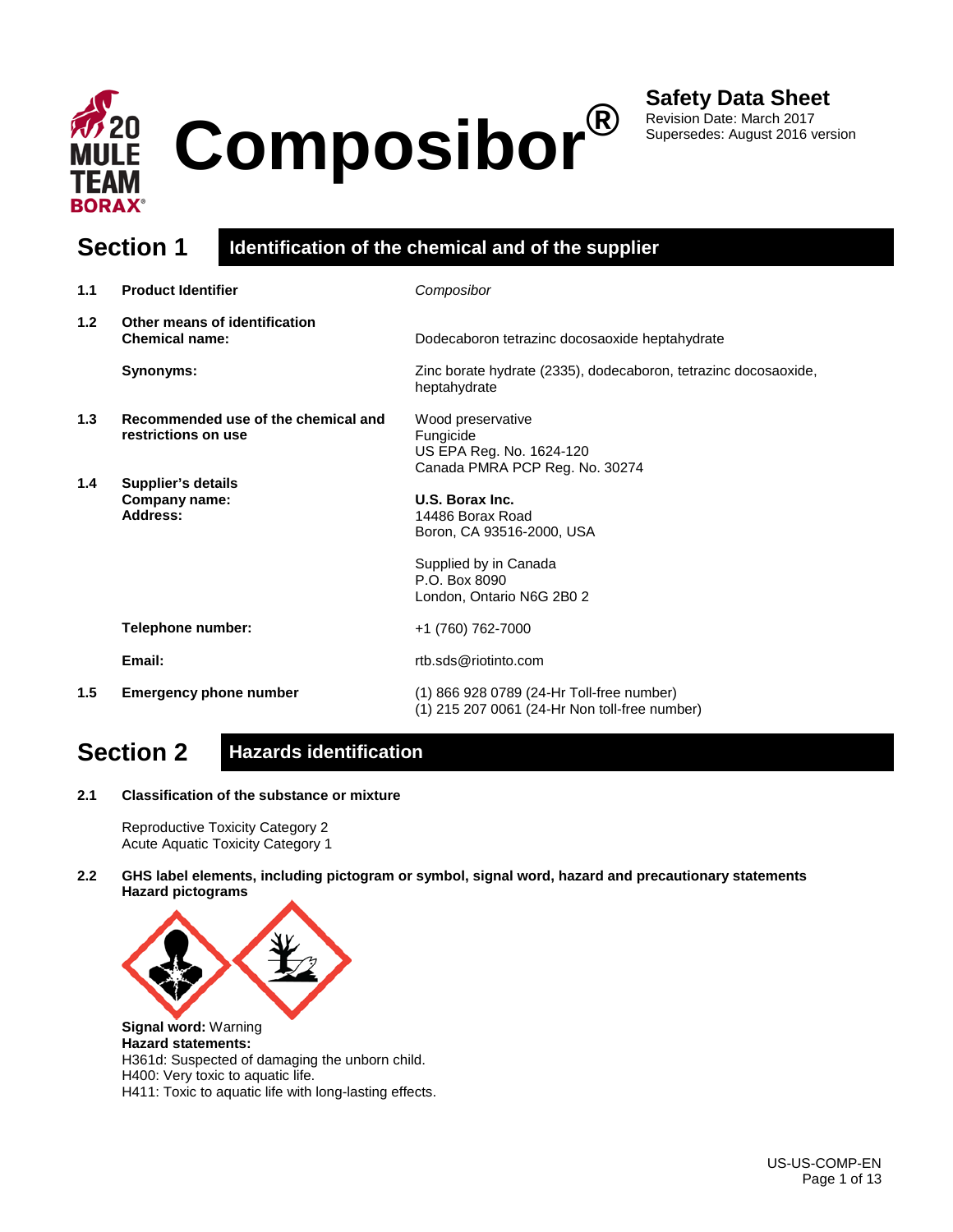### **Precautionary Statements:**

P202: Do not handle until all safety precautions have been read and understood.

P273: Avoid release to the environment.

P308+P313: IF exposed or concerned: Get medical advice/attention.

P501: Dispose of contents/container in accordance with local regulation.

### **Other hazards which do not result in classification (e.g. dust explosion hazard):** None

### **Section 3 Composition/information on ingredients**

### **3.1 Substances**

| <b>Chemical name</b>                              | CAS No.     | % content |                                                   |
|---------------------------------------------------|-------------|-----------|---------------------------------------------------|
| Dodecaboron tetrazinc docosaoxide<br>heptahydrate | 138265-88-0 | >98.8     | See Section 8 for<br>Occupational Exposure Limits |

### **Section 4 First aid measures**

### **4.1 Description of necessary first aid measures**

Protection of first-aiders: No special protective clothing is required.

**Inhalation:** If symptoms such as nose or throat irritation are observed, remove to fresh air.

**Eye contact:** Use eye wash fountain or fresh water to cleanse eye. If irritation persists for more than 30 minutes, seek medical attention.

**Skin contact:** No treatment necessary.

**Ingestion:** Swallowing small quantities (one teaspoon) will cause no harm to healthy adults. If larger amounts are swallowed, give two glasses of water to drink and seek medical attention.

- **4.2 Most important symptoms and effects both acute and delayed:** Symptoms of accidental over-exposure to high doses of inorganic borate salts have been associated with ingestion or absorption through large areas of severely damaged skin. These may include nausea, vomiting, and diarrhoea, with delayed effects of skin redness and peeling (see Section 11).
- **4.3 Indication of any immediate medical attention and special treatment needed:** Note to physicians: Supportive care only is required for adult ingestion of less than a few grams of the product. For ingestion of larger amounts, maintain fluid and electrolyte balance and maintain adequate kidney function. Gastric lavage is only recommended for heavily exposed, symptomatic patients in whom emesis has not emptied the stomach. Hemodialysis should be reserved for patients with massive acute absorption, especially for patients with compromised renal function. Boron analyses of urine or blood are only useful for verifying exposure and are not useful for evaluating severity of poisoning or as a guide in treatment<sup>1</sup>.

## **Section 5 Fire-fighting measures**

**5.1 Suitable extinguishing media:** Use extinguishing media that are appropriate to local circumstances and the surrounding environment.

**Unsuitable extinguishing media:** None

- **5.2 Special hazards arising from the chemical** None. The product is not flammable, combustible or explosive.
- **5.3 Special protective equipment and precautions for fire fighters:**  Not applicable. The product is itself a flame retardant.
- **Section 6 Accidental release measures**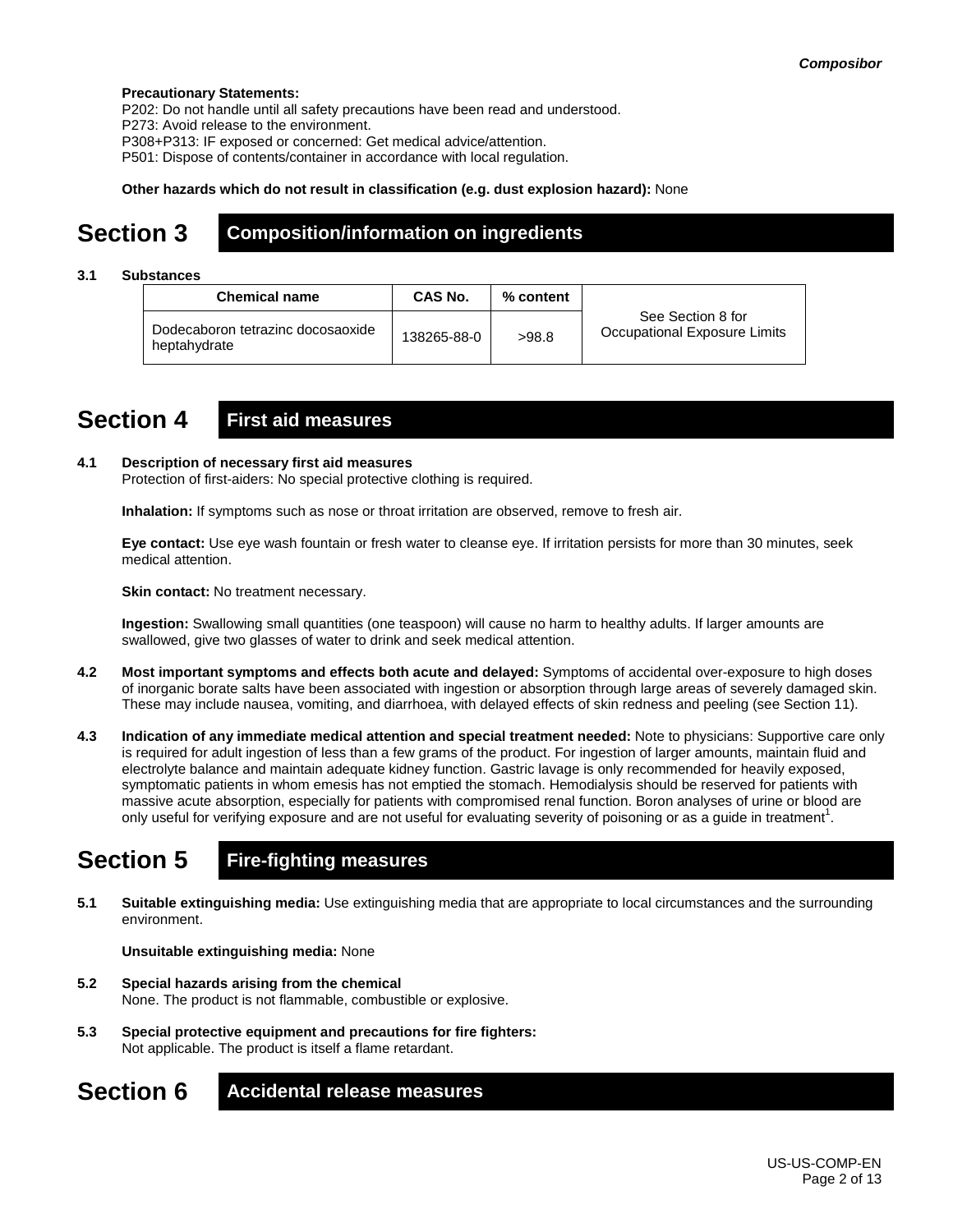### **6.1 Personal precaution, protective equipment and emergency procedures**

### **For non-emergency personnel:**

Eye protection according to ANSI Z.87.1 or other national standards.

### **For emergency responders:**

Eye protection according to ANSI Z.87.1 or other national standards.

**6.2 Environmental precautions:** The product is a water-soluble white powder that may cause damage to trees or vegetation by root absorption. Avoid contamination of water bodies during clean up and disposal. Advise local water authority that none of the affected water should be used for irrigation or for the abstraction of potable water until natural dilution returns the boron value to its normal environmental background level or meets local water quality standards.

### **6.3 Methods and material for containment and cleaning up**

**Appropriate containment:** Avoid spillage into water and cover drains.

**Land spill:** Vacuum, shovel or sweep up and place in containers for disposal in accordance with applicable local regulations.

**Spillage into water:** Where possible, remove any intact containers from the water.

### **6.4 Reference to other sections**

Refer to sections 8, 12 and 13.

### **Section 7 Handling and storage**

### **7.1 Precautions for safe handling**

Good housekeeping procedures should be followed to minimise dust generation and accumulation. Avoid spills. Do not eat, drink and smoke in work areas. Wash hands after use. Remove contaminated clothing and protective equipment before entering eating areas.

### **7.2 Conditions for safe storage, including any incompatibilities**

No special handling precautions are required, but dry, indoor storage is recommended. To maintain package integrity and to minimise caking of the product, bags should be handled on a first-in first-out basis.

| Storage temperature:        | Ambient           |
|-----------------------------|-------------------|
| Storage pressure:           | Atmospheric       |
| <b>Special sensitivity:</b> | Moisture (Caking) |

### **Section 8 Exposure controls/personal protection**

### **8.1 Control parameters**

**Occupational exposure limit values:** In the absence of a national OEL, Rio Tinto Borax recommends and applies internally an Occupational Exposure Limit (OEL) of 1 mg B/m<sup>3</sup>. To convert product into equivalent zinc (Zn) content, multiply by 0.301.To convert product into equivalent boron (B) content, multiply by 0.149.

| Occupational Exposure Limits. |                      |                                                       |  |  |  |
|-------------------------------|----------------------|-------------------------------------------------------|--|--|--|
| OSHA/PEL (total dust)         | 15 mg/m <sup>3</sup> | Particulate Not Otherwise Classified or Nuisance Dust |  |  |  |
| OSHA/PEL (respirable dust)    | 5 mg/m $3$           | Particulate Not Otherwise Classified or Nuisance Dust |  |  |  |
| Cal OSHA/PEL                  | 5 mg/m $^3$          | Particulate Not Otherwise Classified or Nuisance Dust |  |  |  |

### Occupational Exposure Limits:

**8.2 Appropriate engineering controls:** Use local exhaust ventilation to keep airborne concentrations of dust below permissible exposure limits.

### **8.3 Personal protection equipment:**

Eye and face protection: Eye protection according to ANSI Z.87.1 or other national standards may be warranted if environment is excessively dusty.

Skin protection: Standard work gloves (cotton, canvas or leather) may be warranted if environment is excessively dusty. Respiratory protection: Where airborne concentrations are expected to exceed exposure limits, respirators should be used.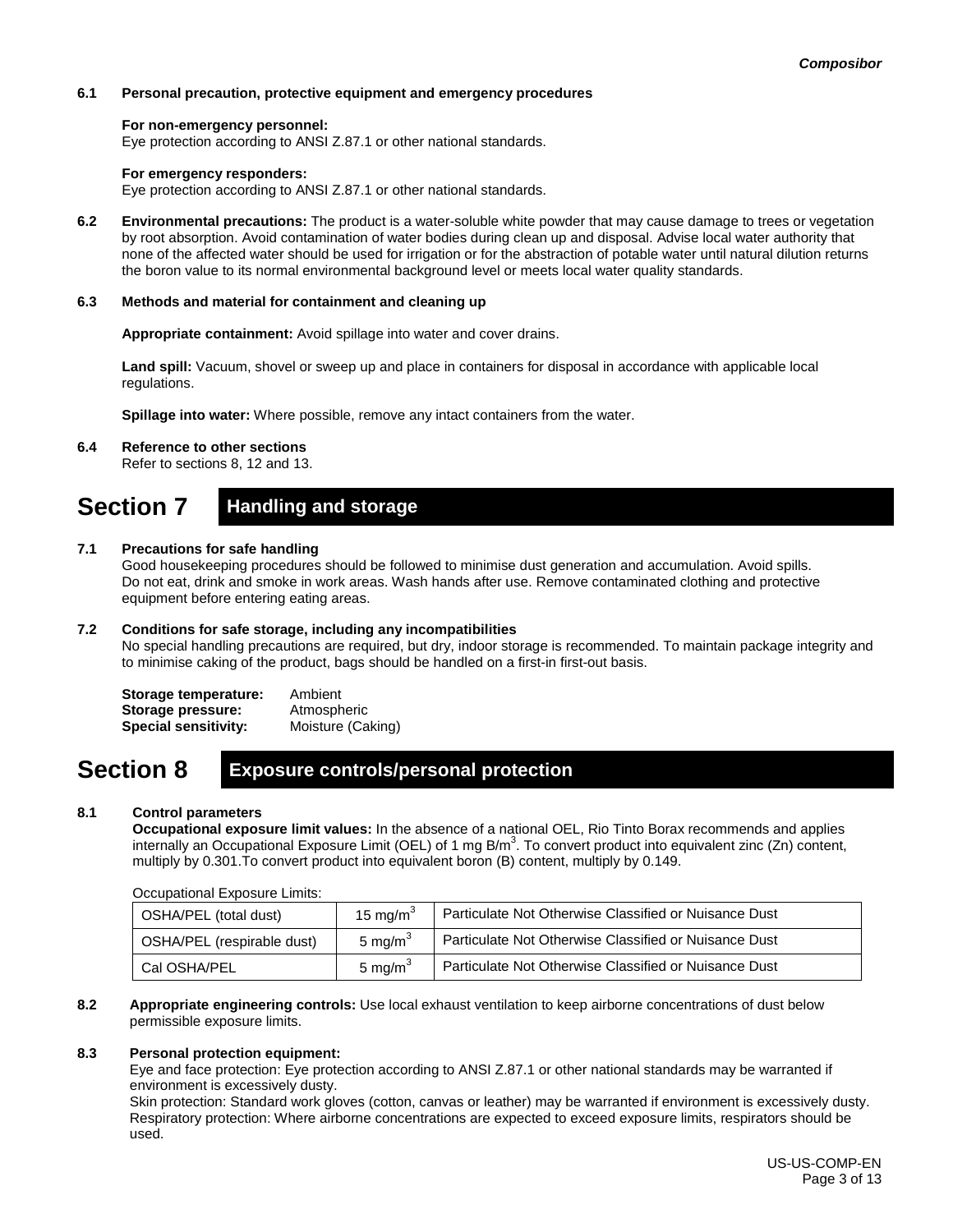## **Section 9 Physical and chemical properties**

**9.1 Information on basic physical and chemical properties**

|     | Appearance:                                   | White, powder                                                   |
|-----|-----------------------------------------------|-----------------------------------------------------------------|
|     | Odour                                         | <b>Odourless</b>                                                |
|     | <b>Odour threshold:</b>                       | Not applicable: odourless                                       |
|     | pH @ 20°C:                                    | $6.8 - 7.5$ (aqueous solution)                                  |
|     | <b>Melting point/ Freezing point:</b>         | Phase change at 650°C                                           |
|     | Initial boiling point and boiling range:      | Not applicable                                                  |
|     | Flash point:                                  | Not applicable: inorganic substance                             |
|     | <b>Evaporation rate:</b>                      | Not applicable: non-volatile                                    |
|     | <b>Flammability:</b>                          | Non-flammable (used as a flame retardant)                       |
|     | Upper/lower flammability or explosive limits: | Not applicable: non-flammable                                   |
|     | Vapour pressure:                              | Not applicable                                                  |
|     | Vapour density:                               | Not applicable                                                  |
|     | <b>Relative density:</b>                      | 2.6@20°C                                                        |
|     | Solubility(ies):                              | Water: < $0.28\%$ @ 25°C                                        |
|     | Partition coefficient; n-octanol/water:       | Not applicable: inorganic substance                             |
|     | Auto-ignition temperature:                    | Not applicable: not self-heating                                |
|     | <b>Decomposition temperature:</b>             | Not applicable                                                  |
|     | <b>Viscosity:</b>                             | Not applicable: solid substance                                 |
|     | <b>Explosive properties:</b>                  | Not explosive: does not contain chemical groups associated with |
|     |                                               | explosive properties                                            |
|     | <b>Oxidising properties:</b>                  | Not oxidising: does not contain chemical groups associated with |
|     |                                               | oxidising properties                                            |
|     |                                               |                                                                 |
| 9.2 | <b>Other information</b>                      |                                                                 |

**Molecular weight: Formula:**

434.67 2ZnO·3B2O3·3.5H2O

## **Section 10 Stability and reactivity**

- **10.1 Reactivity:** None known.
- **10.2 Chemical stability:** Under normal ambient temperatures (-40°C to +40°C), the product is stable.
- **10.3 Possibility of hazardous reactions:** Reaction with strong reducing agents such as metal hydrides or alkali metals will generate hydrogen gas which could create an explosive hazard.
- **10.4 Conditions to avoid:** Avoid contact with strong reducing agents by storing according to good industrial practice.
- **10.5 Incompatible materials**: Strong reducing agents.
- **10.6 Hazardous decomposition products:** None.

## **Section 11 Toxicological Information**

**11.1 Information on the likely routes of exposure (inhalation, ingestion, skin and eye contact)** Inhalation is the most significant route of exposure in occupational and other settings. Dermal exposure is not usually a concern because product is poorly absorbed through intact skin. Product is *not* intended for ingestion.

**(a) Acute toxicity** Method: Acute Oral Toxicity Study – OECD Guideline 401 equivalent Species: Rat Dose: 0.464; 1.00; 2.15; 4.64; 10.0 g/kg body weight of Zinc Borate 2335 in 50% w/v formulation in corn oil. Routes of Exposure: Oral Results: Low acute oral toxicity.  $LD_{50}$  in rats is >10,000 mg/kg bw (limit of tested dosages). Based on available data, the classification criteria are not met.

Method: Acute Dermal Toxicity Study Species: Rabbit Dose: 1.00; 2.15; 4.64; 10.0 g Zinc Borate 2335/kg bw.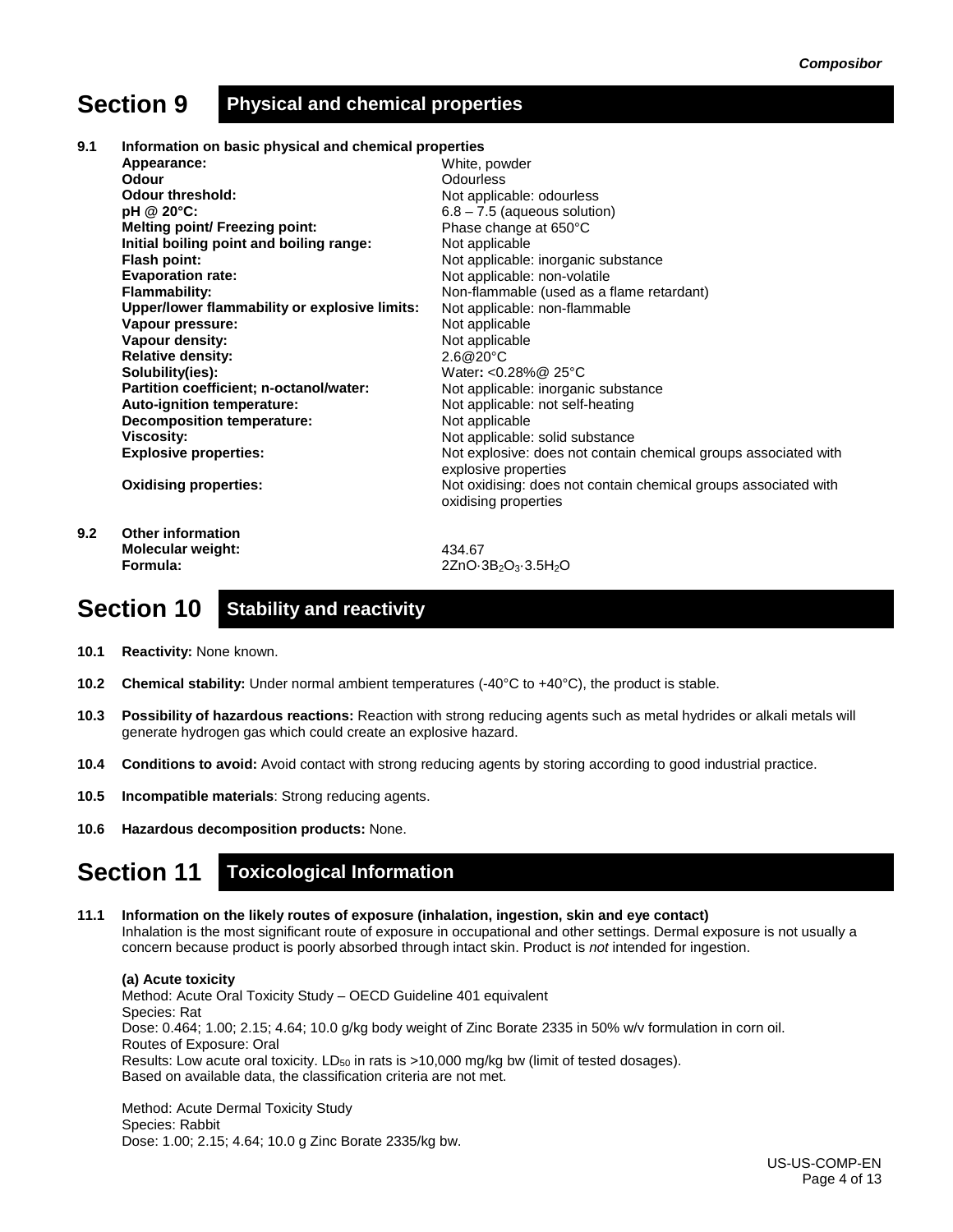Routes of Exposure: Dermal

Results: Acute oral LD50 is > 10,000 mg/kg (limit of tested dosages). Based on the available data, the classification criteria are not met.

Method: Acute Inhalation Toxicity Study – OECD Guideline 403 Species: Rat Dose: 4.95 mg/L of Zinc Borate 415 Routes of Exposure: Inhalation Results: No acute inhalation toxicity data is available for Zinc borate, hydrate.  $LC_{50}$  value in rats for acute inhalation toxicity > 4.95 mg /L based on an acute inhalation toxicity study on a similar zinc borate compound. Based on the available data, the classification criteria are not met.

### **(b) Skin corrosion / irritation:**

Method: Primary Dermal Irritation Study – U.S. EPA FIFRA Guidelines, similar to OECD 404 Species: Rabbit Dose: 500 mg Routes of Exposure: Dermal Results: No irritation. Based on the available data, the classification criteria are not met.

### **(c) Serious eye damage / irritation:**

Method: Eye Irritation Study – similar to OECD Guideline 405 Species: Rabbit Dose: 100 mg Routes of Exposure: Eye Results: Not irritating. Classification: Based on mean scores less than 1, and the effects were fully reversible within 72 hours, the classification criteria are not met.

### **(d) Respiratory or skin sensitisation:**

Method: Buehler Test – OECD Guideline 406 Species: Guinea Pig Dose: 0.4 g Routes of Exposure: Dermal Results: Not a skin sensitiser. No respiratory sensitisation studies have been conducted. There are no data to suggest that zinc borates are respiratory sensitisers. Based on the available data, the classification criteria are not met.

### **(e) Germ cell mutagenicity:**

Method: mammalian cell gene mutation assay (gene mutation) OECD Guideline 476. Species: mouse lymphoma L5178Y cells Dose: 0.001 - 0.075 mg/mL (1 - 75 ppm) zinc borate hydrate Routes of Exposure: *in vitro* Results: Not mutagenic. Based on the available data, the classification criteria are not met.

### **(f) Carcinogenicity:**

No experimental test data on zinc borate.

Results: Zinc borate disassociates to zinc hydroxide and boric acid in the low pH environment of the stomach. No carcinogenic effects observed in chronic carcinogenicity studies of boric acid conducted in rats and mice, and no evidence of carcinogenic effects in zinc borate breakdown products. Based on the available data, the classification criteria are not met.

### **(g) Reproductive toxicity:**

Method: 90-day Oral Toxicity Study – OECD 408 Species: Rat Dose: 0, 50, 100, 200 and 375 mg zinc borate (hydrate)/kg/day Routes of exposure: oral gavage Results: NOAEL in rats for effects on fertility in males is 100 mg zinc borate (hydrate)/kg/bw. Method: Prenatal Developmental Toxicity Study – OECD Guideline 414 Species: Rat Dose: 0, 100, 125 and 150 mg zinc borate (hydrate)/kg bw Routes of exposure: oral gavage Results: NOAEL in rats for developmental effects on the foetus including foetal weight loss and minor skeletal variations is

< 100 mg zinc borate hydrate/kg bw.

Classification: Reproductive Toxicity Category 2 (Hazard statement: H361d: Suspected of damaging the unborn child.) Method: Occupational studies of evaluating sensitive sperm parameters in highly exposed borate workers. Epidemiological studies evaluating high environmental exposures to boron and developmental effects in humans have been conducted.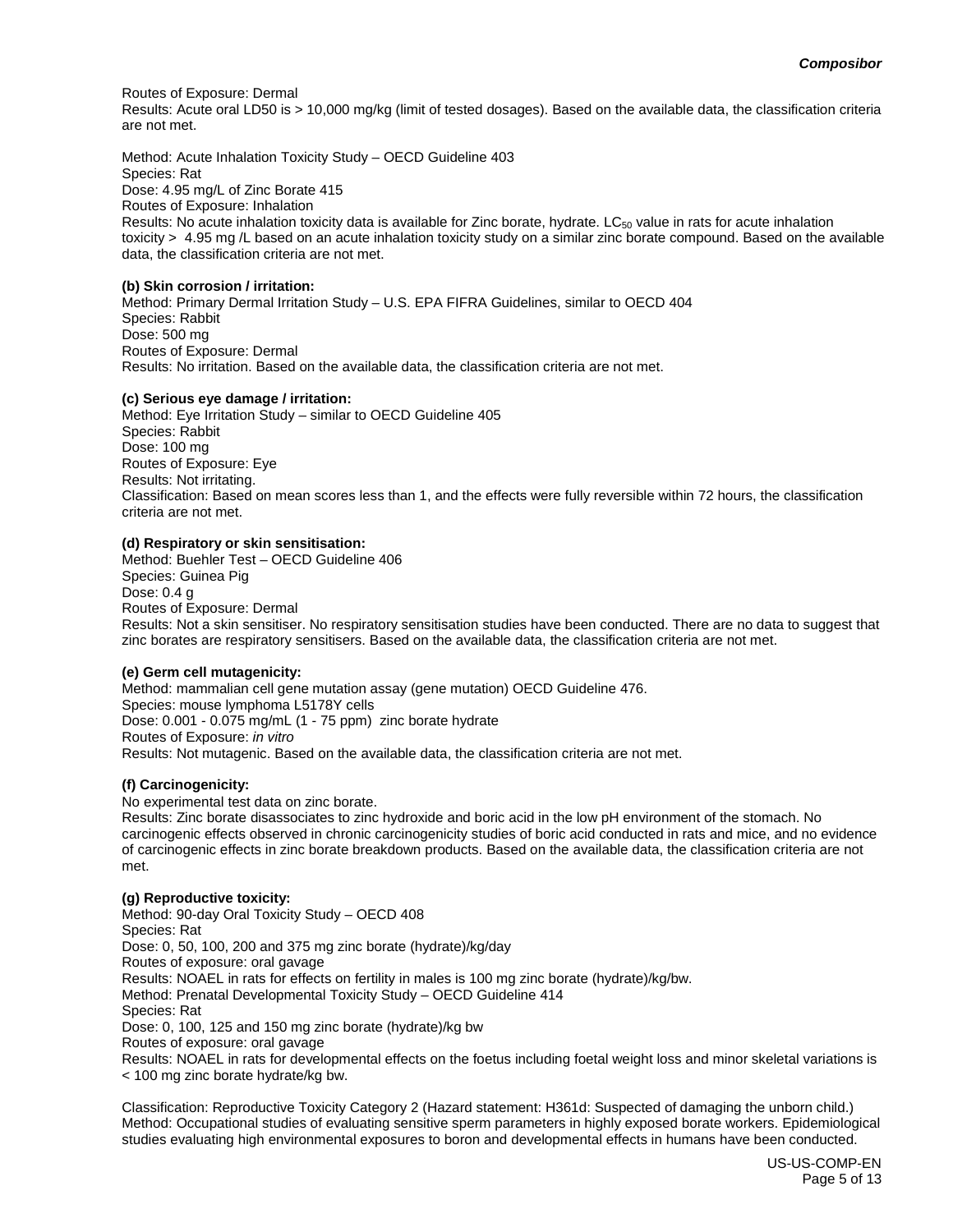### Species: Human

Dose: A subset of workers was exposed to 125 mg B/day

Routes of exposure: Combined oral ingestion and inhalation.

Results: No adverse fertility effects in male workers. Epidemiological studies of human developmental effects have shown an absence of effects in exposed borate workers and populations living in areas with high environmental levels of boron.

### **(h) STOT-single exposure:**

No target organ has been identified in humans.

### **(i) STOT-repeated exposure:**

Method: Repeated Dose 28-Day Oral Toxicity in Rodents - OECD Guideline 407 Species: Rat Dose: 15; 150; 300; and 1000 mg zinc borate 415/kg/day Routes of Exposure: Oral gavage Results: NOAEL: 150 mg/kg bw/day. At doses above 150 mg/kg/day, haematological changes indicative of anaemia was observed. The changes observed at a dose level of 150 mg/kg/day were considered not to represent serious damage to the health of the animals. Based on the available data, the classification criteria are not met.

**(j) Aspiration hazard:** Physical form of solid powder indicates no aspiration hazard potential.

### **11.2 Symptoms related to the physical, and chemical and toxicological characteristics:**

Not expected to be irritating to the eyes, nose, throat or skin in normal industrial use. Occasional mild irritation effects to the nose and throat may occur from inhalation of dust at levels greater than 10 mg/m<sup>3</sup>. Products containing zinc borate are not intended for ingestion. Zinc borate has a low acute toxicity. Small amounts (e.g. a teaspoon) swallowed accidentally are not likely to cause effects; swallowing amounts larger than that may cause gastrointestinal symptoms.

### **11.3 Delayed and immediate effects as well as chronic effects from short and long-term exposure:**

Human epidemiological studies show no increase in pulmonary disease in occupational populations with chronic exposures to boric acid and sodium borate dust. Human epidemiological studies indicate no effect on fertility in occupational populations with chronic exposures to borate dust and indicate no effect to a general population with high exposures to borates in the environment.

### **11.4 Numerical measures of toxicity (such as acute toxicity)**

None. This product is a substance.

## **Section 12 Ecological information**

### **12.1 Ecotoxicity (aquatic and terrestrial, where available)**

Data values are expressed as zinc ion or boron equivalents. To convert to this product divide the zinc equivalent by 0.301, divide the boron equivalent by 0.149. Studies judged to be unreliable or with insufficient information to evaluate are not included.

### **Freshwater**

Chronic studies

Zinc

| Taxonomic<br>Group            | Number of<br>Taxa Tested | <b>Range of Endpoint Values (Geometric NOEC/EC10)</b>                                                                                                                 | <b>References</b> |
|-------------------------------|--------------------------|-----------------------------------------------------------------------------------------------------------------------------------------------------------------------|-------------------|
| Algal                         | 2                        | 0.019 mg Zn/L (Pseudokirchneriella subcapitata) to 0.048 mg Zn/L<br>(Chlorella sp.)                                                                                   | 28                |
| Higher plants                 |                          | 0.060 mg Zn/L (Cladophora glomerata) to >0.65 mg Zn/L (Elodea<br>nuttalli, Callitrische platycarpa, Spirodella polyrhiza, Lemna gibba, L.<br>minor, L. pauciscostata) | 28                |
| Invertebrate and<br>protozoan | 13                       | 0.037 mg Zn/L (Ceriodaphnia dubia) to 0.137 mg Zn/L (Chironomus<br><i>tentans</i> )                                                                                   | 28                |
| Fish                          |                          | 0.044 mg Zn/L (Jordanella floridae) to 0.530 mg Zn/L (Salvenius<br>fontinalis)                                                                                        | 28                |

Results: Based on the complete data set of 23 species, the HC5 value of the species sensitivity distribution is 0.021 mg Zn/L. For classification, two reference values are used: for low pH, the value of 0.082 mg Z/L is used, for neutral and high pH, the value of 0.019 mg Zn/L is used.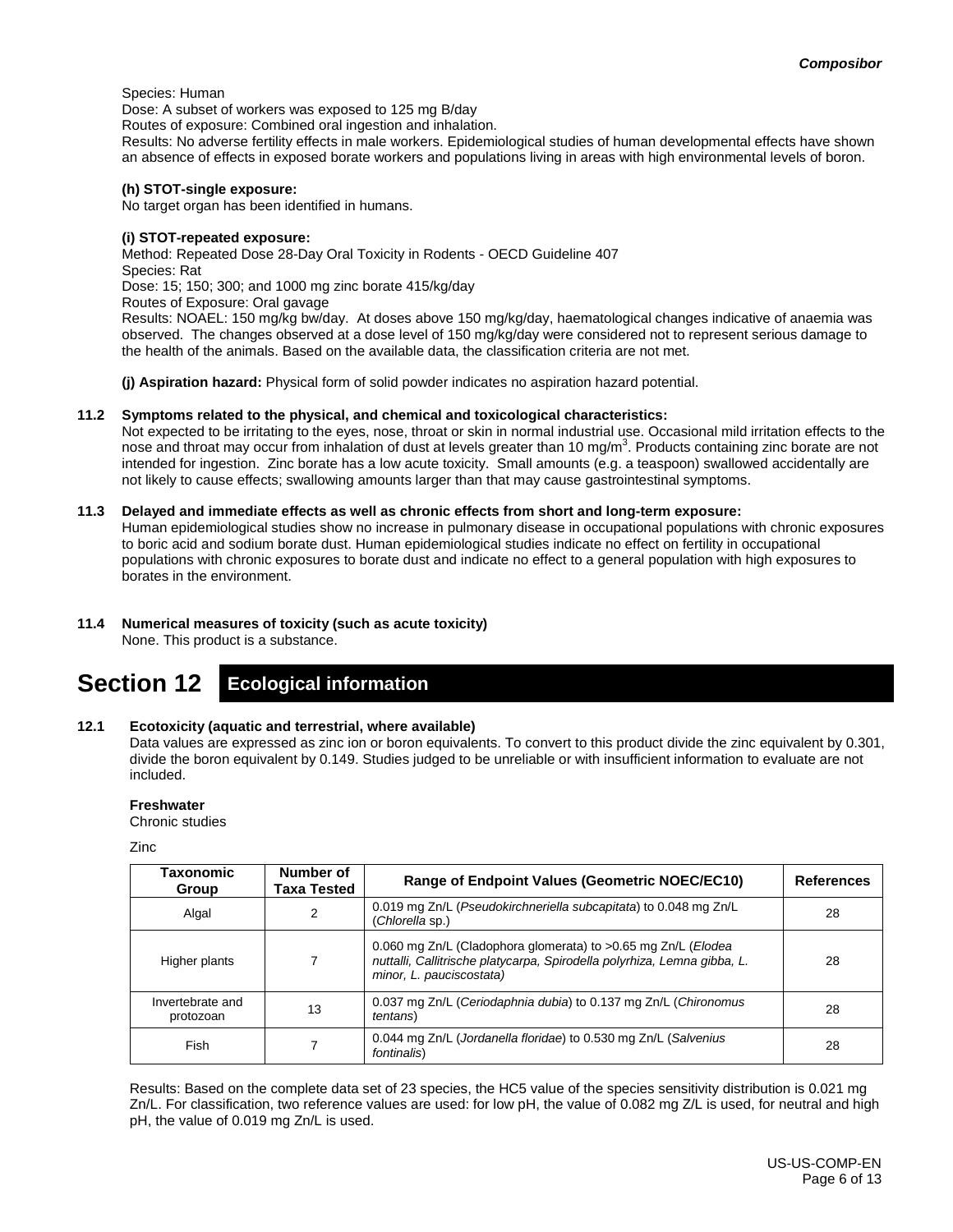### Boron

| Taxonomic<br>Group            | Number of<br>Taxa Tested | Range of Endpoint Values (geometric NOEC/EC10)                      | <b>References</b> |
|-------------------------------|--------------------------|---------------------------------------------------------------------|-------------------|
| Algal                         | 4                        | 10 mg B/L (Chlorella pyrenoidosa) to 50 mg B/L (Anacystis nidulans) | 3, 4              |
| Higher plants                 | 3                        | 4.0 mg B/L (Phragmites australis) to 60 mg B/L (Lemna minor)        | 5, 6              |
| Invertebrate and<br>protozoan |                          | 5.7 mg B/L (Daphnia magna) to 32 mg B/L (Chironomus riparius)       | 7, 8              |
| Fish                          | 6                        | 2.9 mg B/L (Micropterus salmoides) to 17 mg B/L (Carassius auratus) | 9                 |
| Amphibian                     |                          | 29 mg B/L (Rana pipiens) to 41 mg B/L (Bufo fowleri)                | 9                 |

Results<sup>2</sup>: Based on the complete data set of 22 species, the HC<sub>5</sub> value of the species sensitivity distribution is 4.05 mg B/L.

### Acute studies

Zinc

| Taxonomic<br>Group            | Number of<br>Taxa Tested | Range of Endpoint Values (Geometric EC/LC50)                                 | References |
|-------------------------------|--------------------------|------------------------------------------------------------------------------|------------|
| Algal                         |                          | 0.142 mg Zn/L (Pseudokirnkeriella subcapitata)                               | 28         |
| Invertebrate and<br>protozoan | 5                        | 0.147 mg Zn/L (Ceriodaphnia dubia) to 1.05 mg Zn/L (Daphnia magna)           | 28         |
| Fish                          | 5                        | 0.169 mg Zn/L (Oncorhynchus mykiss) to 1.16 mg Zn/L (Oncorhychus<br>kisutch) | 28         |

Results: Based on the data set, two acute reference values are used. For low pH, the value of 0.413 mg Zn/L is used (based on the lowest value for *Ceriodaphnia dubia* at low pH. For neutral and high pH, the value of 0.136 mg Zn/L is used (based on the lowest value for *Pseudokirchneriella subcapitata*).

#### Boron

| Taxonomic<br>Group            | Number of<br>Taxa Tested | Range of Endpoint Values (geometric EC/LC50)                                  | <b>References</b> |
|-------------------------------|--------------------------|-------------------------------------------------------------------------------|-------------------|
| Algal                         | 2                        | 10 mg B/L (Chlorella pyrenoidosa) to 28 mg B/L (Selenastrum<br>capricornutum) | 3, 10             |
| Invertebrate and<br>protozoan | 9                        | 113 mg B/L (Ceriodaphnia dubia) to 1376 mg B/L (Chironomus decorus)           | 11, 12            |
| Fish                          |                          | 80 mg B/L (Pimephales promelas) to 627 mg B/L (Onchorhynchus<br>tschawytscha) | 11, 13            |
| Amphibian                     | 2                        | 86 mg B/L (Rana pipiens) to 104 mg B/L (Bufo fowleri)                         | 9                 |

Results<sup>2</sup>: Based on the complete data set from 46 studies with 20 species, the HC<sub>5</sub> value of the species sensitivity distribution is 27.3 mg B/L

Classification: A study of the transformation/dissolution characteristics of zinc borate was conducted following the OECD 29 protocol<sup>29</sup>. The amount of zinc ion in solution after 24 hr exceeded the acute reference values, so zinc borate is classified as Aquatic Acute 1 (H400: Very toxic to aquatic life). The amount of zinc in solution after 28 days also exceeded the chronic reference values. However, because over 70% of zinc ions were removed from the water column within 28 days (demonstrating "rapid partitioning") and zinc is not considered bioaccumulative, the Chronic 1 category does not apply.

### **Marine and Estuarine Data**

Chronic studies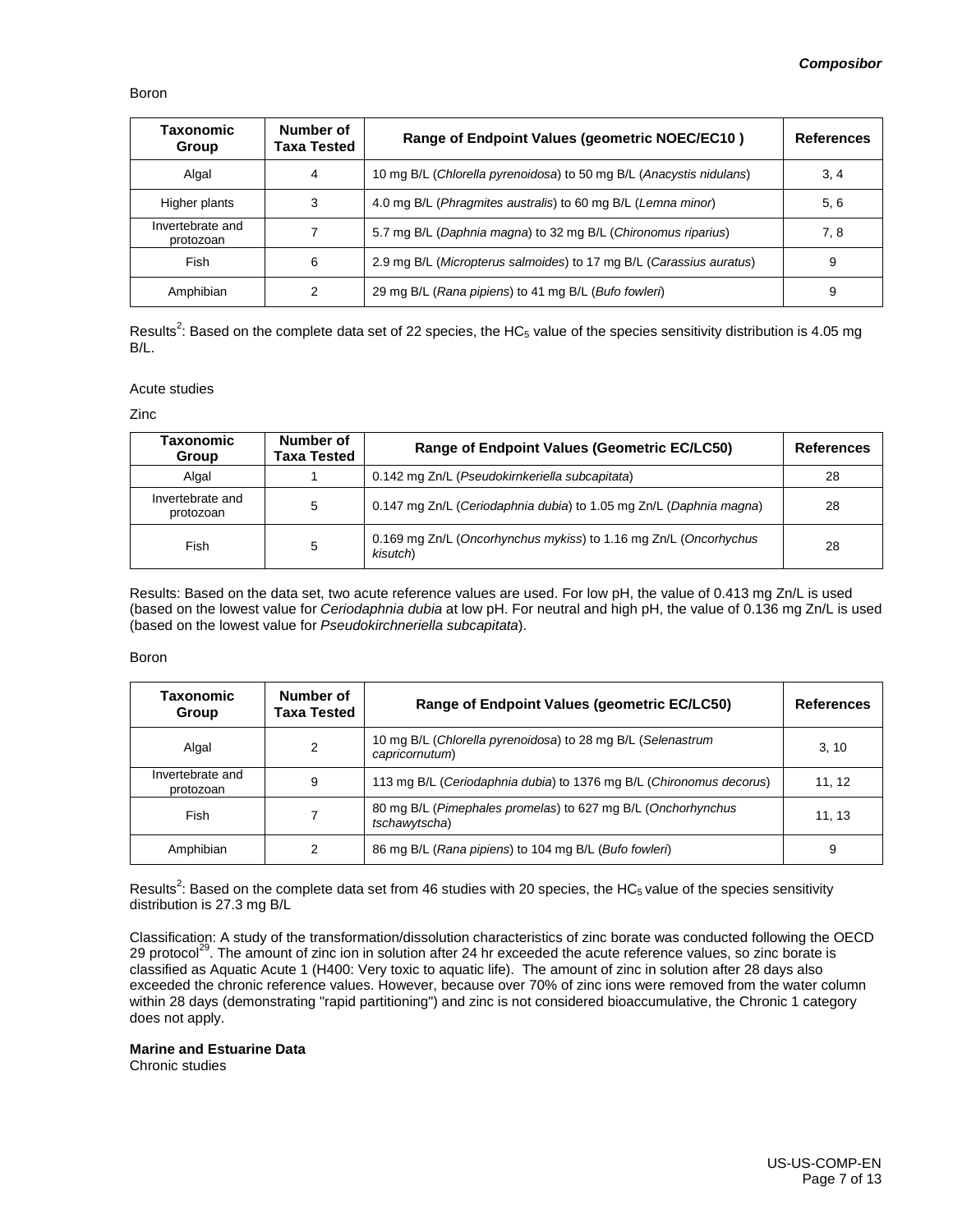Zinc

| Taxonomic<br>Group            | Number of<br>Taxa Tested | <b>Range of Endpoint Values (Geometric NOEC/EC10)</b>                                     | <b>References</b> |
|-------------------------------|--------------------------|-------------------------------------------------------------------------------------------|-------------------|
| Micro-algae                   | 4                        | 0.011 mg Zn/L (Chaetoceros compressum) to 0.066 mg Zn/L (Nitzschia<br>closterium)         | 28                |
| Macro-algae                   | 8                        | 0.008 mg Zn/L (Ceramium tenuicore) to 0.671 mg Zn/L (Pelvetia<br>canaliculata)            | 28                |
| Invertebrate and<br>protozoan | 26                       | 0.010 mg Zn/L (Arbacia lixula, Sphaerechinus granularis) to 0.900 mg<br>Zn/L (Mya arenia) | 28                |
| Fish                          |                          | 0.025 mg Zn/L (Clupea harengus)                                                           | 28                |

Results: Based on the complete data set of 39 species, the HC<sub>5</sub> value of the species sensitivity distribution is 0.0061 mg Zn/L.

### Boron

| Taxonomic<br><b>Group</b> | Number of<br><b>Taxa Tested</b> | Range of Endpoint Values (geometric NOEC/EC10)                                                                          | <b>References</b> |
|---------------------------|---------------------------------|-------------------------------------------------------------------------------------------------------------------------|-------------------|
| Algal                     | 19                              | 5 mg B/L (Emiliana huxleyi) to >100 mg B/L (Agmenellum<br>quadruplicatum, Anacystis marina, Thallassiorsira pseudonana) |                   |

Results: No data are available for invertebrate or vertebrate species. The results from the freshwater data set are recommended as applicable to marine and estuarine species. Acute studies

#### Zinc

See freshwater acute data and marine chronic data.

#### Boron

| Taxonomic<br>Group | Number of<br>Taxa Tested | Range of Endpoint Values (geometric EC/LC50)                             | <b>References</b> |
|--------------------|--------------------------|--------------------------------------------------------------------------|-------------------|
| Invertebrate       | 3                        | 45 mg B/L (Litopenaeus vannamei) to 83 mg B/L (Americamysis bahia)       | 14.15             |
| Fish               | 2                        | 74 mg B/L (Limanda limanda) to 600 mg B/L (Oncorhynchus<br>tschawytscha) | 13.16             |

### **Sediment**

Zinc

| Taxonomic<br>Group | Number of<br>Taxa Tested | Range of Endpoint Values (Geometric NOEC/EC10)                                      | <b>References</b> |
|--------------------|--------------------------|-------------------------------------------------------------------------------------|-------------------|
| Crustaceans        |                          | 0.146 mg Zn/kg dw (Gammarus pulex) to 0.529 mg Zn/kg dw (Hyalella<br>azteca)        | 28                |
| Insects            | 3                        | 0.164 mg Zn/kg dw (Ephoron virgo) to 0.696 mg Zn/kg dw<br>(Chironomus tentans)      | 28                |
| Worms              | 2                        | 0.878 mg Zn/kg dw (Lumbriculus variegates) to 1.101 mg Zn/kg dw<br>Tubifex tubifex) | 28                |

Results: Based on the complete data set of 7 species, the HC $_5$  value of the species sensitivity distribution is 0.118 mg Zn/kg dw.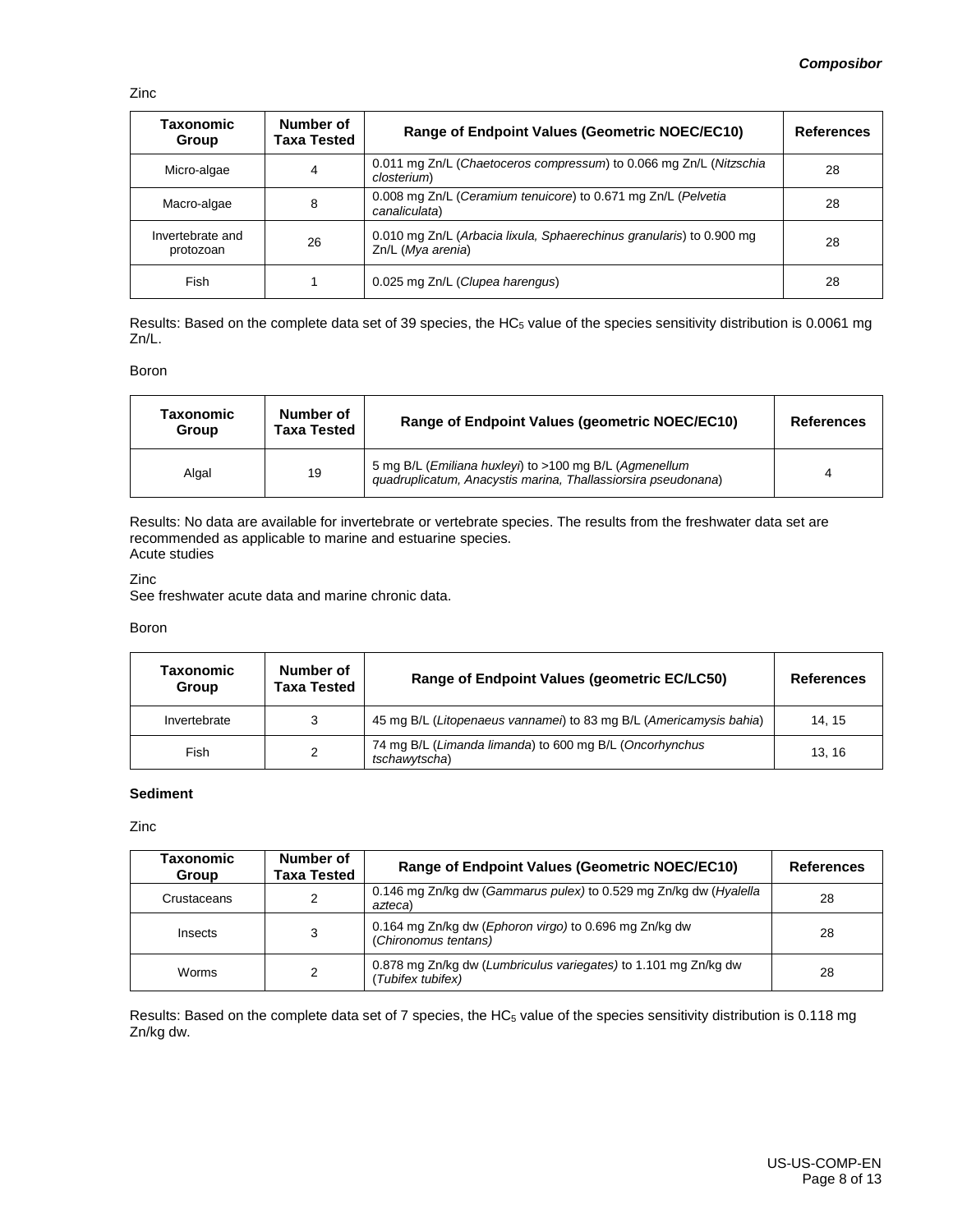### Boron

| Taxonomic<br>Group | Number of<br><b>Taxa Tested</b> | Range of Endpoint Values (geometric EC/LC50)   | <b>References</b> |
|--------------------|---------------------------------|------------------------------------------------|-------------------|
| Invertebrate       |                                 | 82.4 mg B/kg sediment dw (Chironomus riparius) | 17.18             |

Results: Although limited, the data suggest that sediment organisms are within range of toxicity of aquatic organisms. In addition, the substance will not partition to the sediment, so a sediment/water partitioning approach is justified.

### **Sewage Treatment Plants (STP)**

Zinc

| <b>Taxonomic Group</b> | Number of<br>Taxa<br>Tested | <b>Range of Endpoint Values (Geometric NOEC/EC10)</b> | <b>References</b> |
|------------------------|-----------------------------|-------------------------------------------------------|-------------------|
| Microbial process      |                             | >0.1 mg Zn/L (nitrification)                          | 25                |

Boron

| Taxonomic<br>Group | Number of<br>Taxa Tested | Range of Endpoint Values (geometric NOEC/EC10)                            | <b>References</b> |
|--------------------|--------------------------|---------------------------------------------------------------------------|-------------------|
| Activated sludge   | <b>NA</b>                | >17.5 mg B/L to 100 mg B/L                                                | 19                |
| Microbes           | 3                        | 10 mg B/L (Opercularia bimarginata) to 20 mg B/L (Paramecium<br>caudatum) | 20                |

### **Terrestrial Data**

Chronic studies

Zinc

| Taxonomic<br>Group | Number of<br>Taxa Tested | <b>Range of Endpoint Values (Geometric NOEC/EC10)</b>                                        | <b>References</b> |
|--------------------|--------------------------|----------------------------------------------------------------------------------------------|-------------------|
| Plant              | 18                       | 32 mg Zn/kg dw (Trifolium pratense, Vicia sativa) to 5855 mg Zn/kg dw<br>(Triticum aestivum) | 28                |
| Invertebrate       | 8                        | 14.6 mg Zn/kg dw (Folsomia candida) to 1634 mg Zn/kg dw<br>(Lumbricus terrestris)            | 28                |
| Soil micro         | 17                       | 17 mg Zn/kg dw (Soil respiration) to 2623 mg Zn/kg dw (Phosphatase)                          | 28                |

Results: Based on the complete data set of 43 endpoints, the HC<sub>5</sub> value of the species sensitivity distribution is 35.6 mg Zn/kg dw.

Boron

| Taxonomic<br>Group | Number of<br><b>Taxa Tested</b> | Range of Endpoint Values (geometric NOEC/EC10)                                                                          | <b>References</b> |
|--------------------|---------------------------------|-------------------------------------------------------------------------------------------------------------------------|-------------------|
| Plant              | 28                              | 7.2 mg B/kg dw (Zea mays) to 56 mg B/kg dw (Allium cepa)                                                                | 21, 22            |
| Invertebrates      | 9                               | 15.4 mg B/kg dw (Folsomia candida) to 87 mg B/kg dw (Caenorhabditis<br>elegans)                                         | 23.24             |
| Soil micro         | 3                               | 12 mg B/kg dw (nitrogen mineralization and nitrification test) to 420 mg<br>B/kg dw (soil nitrogen transformation test) | 25.26             |

Results<sup>2</sup>: Based on the complete data set, the HC<sub>5</sub> value of the species sensitivity distribution is 10.8 mg B/kg dw.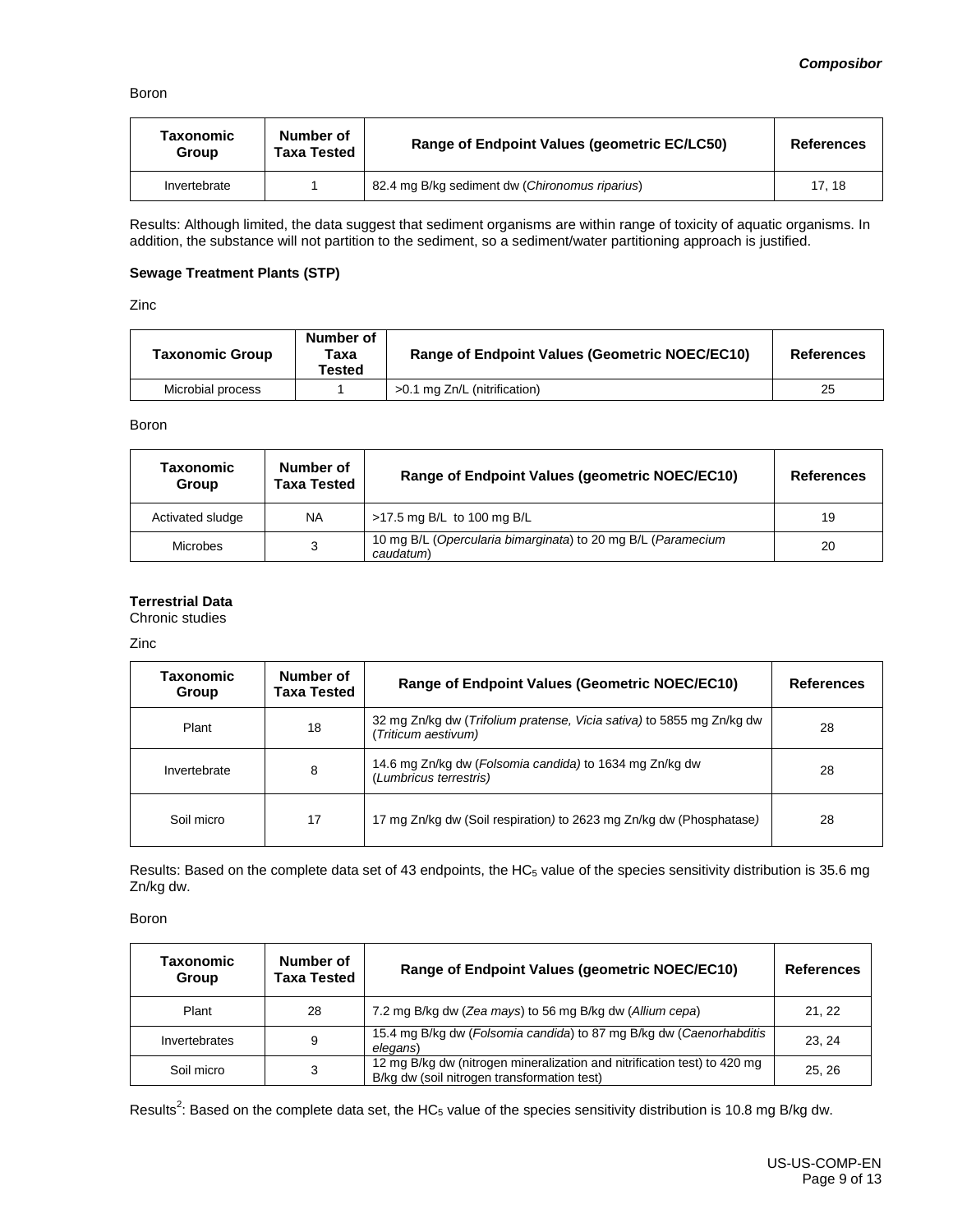**Phytotoxicity:** Boron is an essential micronutrient for healthy growth of plants. It can be harmful to boron sensitive plants in higher quantities. Care should be taken to minimise the amount of borate product released to the environment.

### **12.2 Persistence and Degradability**

Biodegradation is not an applicable endpoint since the product is an inorganic substance.

### **12.3 Bioaccummulative potential**

Zinc borate will hydrolyze under environmental conditions to boric acid and zinc hydroxide via zinc oxide. Boric acid will not biomagnify through the food chain. Zinc hydroxide solubility is low under neutral and basic conditions (pH). The rate of hydrolysis depends on the initial loading and pH. However, zinc is an essential element which is actively regulated by organisms, so bioaccumulation is not considered relevant.

### **12.4 Mobility in soil**

Zinc borate will hydrolyze under environmental conditions to boric acid and zinc hydroxide. Adsorption of boric acid to soils or sediments is minimal. Adsorption of zinc ions is described by partition coefficients and may vary with site-specific conditions. For boric acid, the solids-water partitioning coefficients are 1.5 L/kg (soil) and 2.8 L/kg (sediment). For zinc, the solids-water partitioning coefficients are 159 L/kg (soil), 73,000 L/kg (freshwater/sediment), and 6010 L/kg (seawater/sediment).

### **12.5 Other adverse effects**

None

### **Section 13 Disposal considerations**

### **13.1 Disposal methods**

Product packaging should be recycled where possible. Local authorities should be consulted about any specific local requirements

Such product should, if possible, be used for an appropriate application.

## **Section 14 Transport information**

**Transport Classification for Road (ADR/DOT/TDG) / Rail (RID); Inland waterways (ADN); Sea (IMDG); Air (ICAO/IATA)** 3077

9

- **14.1 UN Number:**
- **14.2 UN Proper Shipping Name:**
- **14.3 Transport hazard class(es):**
- **14.4 Packing Group:**
- **14.5 Environmental Hazards (e.g. marine pollutant)**
- **14.6 Special precautions for user:**

#### III Marine pollutant

Refer to sections 6, 8 and 12; The reportable quantity (RQ) of 454 kg (1000 lbs.) should always be included in the bill of lading.

Environmentally Hazardous Substance. Solid, N.O.S. (Zinc borate)

The products identified above are classified by U.S. DOT as a Hazardous Substance with a reportable quantity (RQ) of 1,000 lbs. (454 kg) (49 CFR 172.101, Appendix A, and 49 CFR 171.8). DOT rules apply when these products are transported in quantities equal to or exceeding the RQ (1000 lbs.) in a single package. U.S. DOT assigns the number UN 3077 to Hazardous Substances in the category to which zinc borate belongs. When transported in packages less than the RQ, they are not a DOT Hazardous Material. Bill of lading for DOT shipments should include the description – "Environmentally Hazardous Substance, Solid, N.O.S., 9, UN 3077, PG III, RQ 1000 (Zinc Borate)."

The products identified above are not regulated under Canadian Transportation of Dangerous Goods (TDG). Zinc borate is not regulated as hazardous under the Canadian Transportation of Dangerous Goods (TDG). Zinc borate by itself is not listed in Schedule 1 or 3 of the TDG nor is it listed in Appendix 1 Marine Pollutants.

**14.7 Transport in bulk according to Annex II of Marpol 73/78 and the IBC code:**

Not applicable: not transported in bulk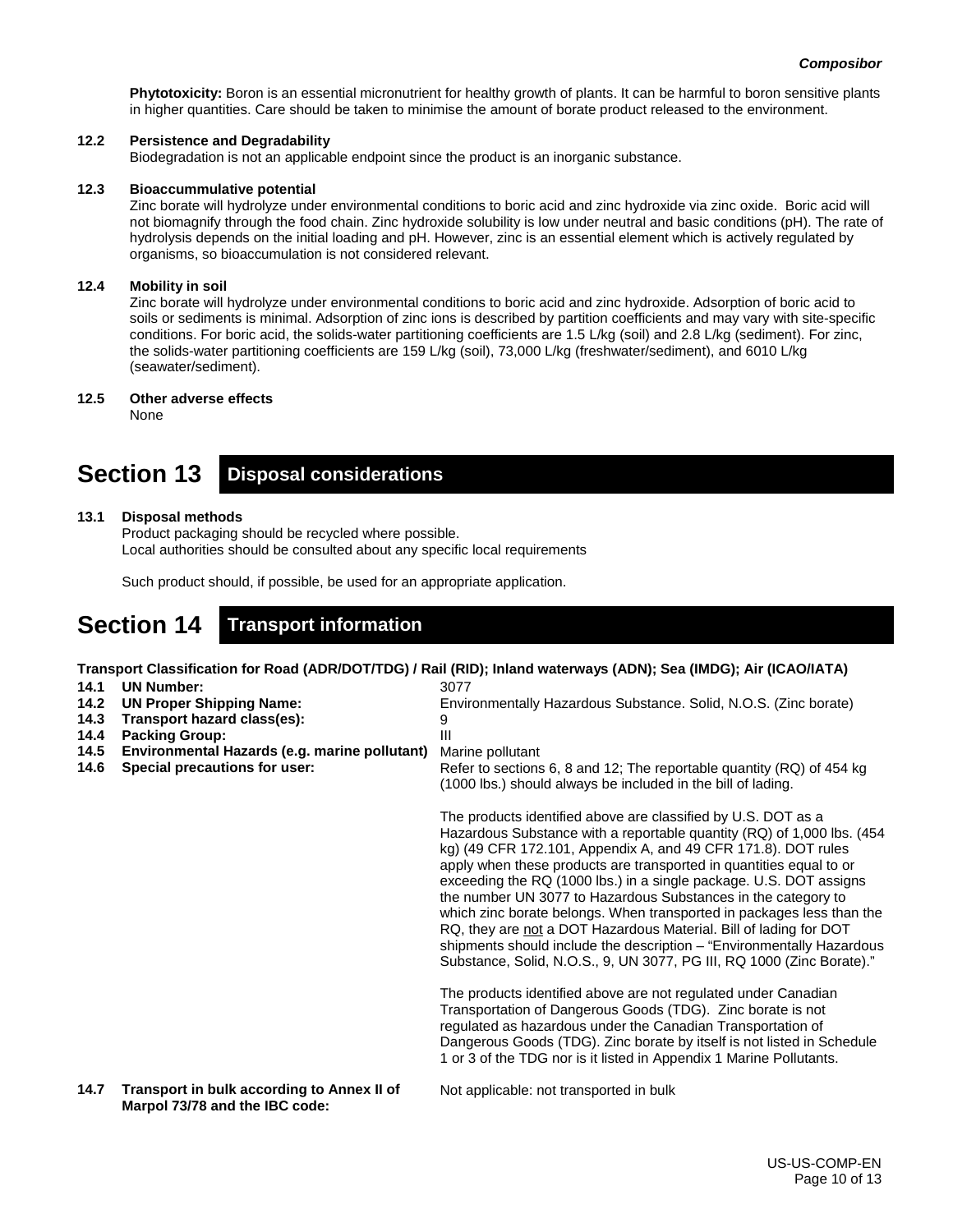# **Section 15 Regulatory information**

### **15.1 Safety, health and environmental regulations/legislation specific for the substance or mixture**

**Clean Air Act (Montreal Protocol) - Substances that deplete the ozone layer:** Not manufactured with and does not contain any Class I or Class II ozone depleting substances.

**Regulation (EC) No 689/2008 - Export and Import of Dangerous Chemicals**: Not listed.

**National Regulations:** Ensure all national/local regulations are observed.

**U.S. EPA RCRA:** This product is not listed as a hazardous waste under any sections of the Resource Conservation and Recovery Act (RCRA) or regulations (40 CFR 261 *et seq*).

**Superfund:** CERCLA/SARA. This product is listed under CERCLA (Comprehensive Environmental Response Compensation and Liability Act) as a Hazardous Substance with a reportable quantity (RQ) of 1,000 lbs (454 kg), 42 USC 9604, 40 CFR 302. Zinc borate appears on the Emergency Planning and Community Right to Know Act (EPCRA) or Superfund Amendments and Reauthorization Act (SARA), Section 313, Toxic Chemicals Release Inventory list under zinc compounds, 42 USC 11023, 40 CFR 372.65. Zinc borate is not listed under Section 302 of SARA, Extremely Hazardous Substances, 42 USC 11002, 40 CFR 355, but because it is a CERCLA Hazardous Substance, emergency release reporting under SARA may be required if off-site releases exceed RQ.

**Safe Drinking Water Act (SDWA):** This product is not regulated under the SDWA, 42 USC 300g-1, 40 CFR 141 *et seq*. Consult state and local regulations for possible water quality advisories regarding boron compounds.

### **Clean Water Act (CWA) (Federal Water Pollution Control Act):** 33 USC 1251 *et seq*.

- **a)** This product is not itself a discharge covered by any water quality criteria of Section 304 of the CWA, 33 USC 1314.
- **b)** It is on the Section 307 List of Priority Pollutants, 33 USC 1317, 40 CFR 129.
- **c)** It is on the Section 311 List of Hazardous Substances, 33 USC 1321, 40 CFR 116.

**IARC:** The International Agency for Research on Cancer (IARC) (a unit of the World Health Organization) does not list or categorize this product as a carcinogen.

**NTP Biennial Report on Carcinogens:** This product is not listed.

**OSHA carcinogen:** This product is not listed.

**California Proposition 65:** This product is not listed on the Proposition 65 list of carcinogens or reproductive toxicants.

**US EPA FIFRA & Canada PMRA PCPA:** This product is a pesticide registered by the Environmental Protection Agency (EPA Reg. No 1624-120) and Canada Pest Management Regulatory Agency (PCP Reg No. 30274) and is subject to certain labeling requirements under federal pesticide law. These requirements differ from the classification criteria and hazard information required for safety data sheets, and for workplace labels of non-pesticide chemicals.

Following is the hazard information as required on the EPA pesticide label:

### CAUTION

Avoid contact with eyes or clothing.

Wash thoroughly with soap and water after handling and before eating, drinking, chewing gum, using tobacco or using the toilet.

Following is the hazard information as required on the PMRA pesticide label:

PRECAUTIONS: KEEP OUT OF REACH OF CHILDREN. May cause eye irritation. Avoid contact with eyes or clothing. Wash thoroughly with soap and water after handling and before eating, drinking, chewing gum, using tobacco or using the toilet. Do not contaminate food, feed or any body of water. No manual pouring of product is allowed. Use a closed system for mixing and loading.

**Chemical inventory listing:** The listing is sometimes under the Inventory number of the anhydrous form of this inorganic salt.

| U.S. EPA TSCA Inventory: | 1332-07-6   |
|--------------------------|-------------|
| Canada DSL:              | 1332-07-6   |
| EINECS:                  | 235-804-2   |
| <b>Australia AICS:</b>   | 138265-88-0 |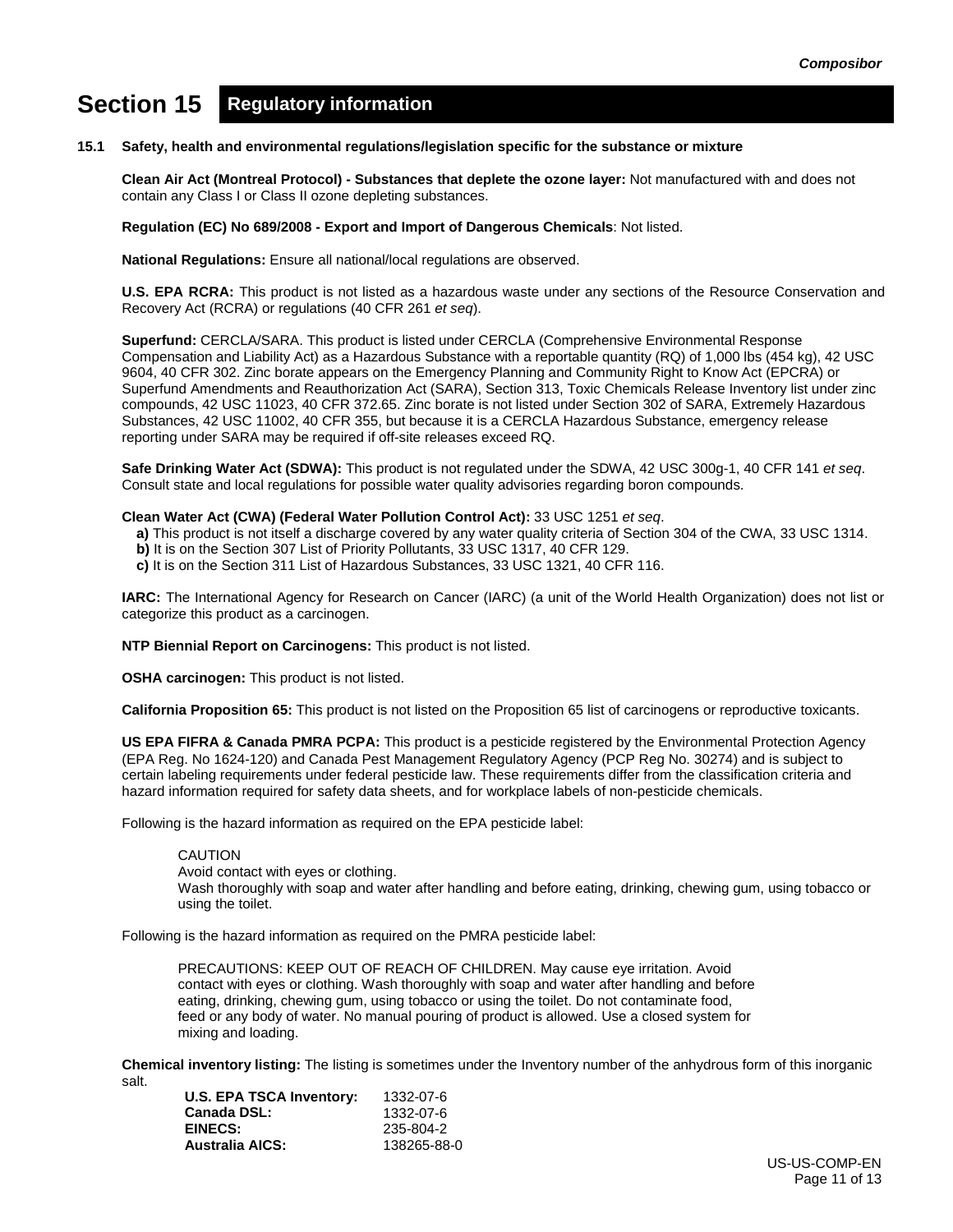**China IECSC:** 138265-88-0 **Japanese METI & ISHL:** (1)-73 **New Zealand NZIoC:** 138265-88-0 **Philippines PICCS:** 1332-07-6<br>**South Korea KECI:** KE-18394 **South Korea KECI:<br>Taiwan Taiwan** 138265-88-0

## **Section 16 Other information**

- **16.1 Revision date:** March 2017
- **16.2 Revision details:** Repro tox updates to Section 11 that were missed in last SDS update.

### **16.3 References:**

- 1. Litovitz T L, Norman S A, Veltri J C, Annual Report of the American Association of Poison Control Centers Data Collection System. Am. J. Emerg. Med. (1986), 4, 427-458
- 2. REACH Consortium for Borates (2010) Chemical Safety Report for Boric Acid. <http://apps.echa.europa.eu/registered/registered-sub.aspx#search>
- 3. Fernandez et al. (1984) Phyton (Buenos Aires) 44: 125-133.
- 4. Antia and Cheng (1975) J Fish Res Bd Can 32: 2487-2494.
- 5. Bergman, Bruchlos, Marks (1995) Tenside Surf Det 32: 229-237.
- 6. Wang (1986) Environ Poll (Ser B) 11: 1-14.
- 7. Gersich and Milazzo (1990) Arch. Environ. Contam. Toxicol. 19: 72-76.
- 8. Hooftman, van Dongelen-Sevenhuijsen and de Haan (2000). Unpublished report no. V99.1146 to Borax Europe Limited.
- 9. Dyer (2001) Chemosphere 44: 369-376.
- 10. Hansveit and Oldersma (2000) Unpublished report no: V99-157 to Borax Europe Limited.
- 11.Soucek, Dickinson, Major (2010) Unpublished report to REACH Consortium for Borates.
- 12. Maier and Knight (1991) Arch. Environ. Contam. Toxicol. 20, 282 287.
- 13. Hamilton and Buhl (1990) Arch. Environ. Contam. Toxicol. 19, 366-373.
- 14. Li, et al. (2007) Aquaculture 278, 175-178.
- 15.Pillard et al. (2002) Environ Toxicol Chem, 21, 2131-2137.
- 16.Taylor et al. (1985) Aquat Toxicol, 7, 135-144.
- 17.Gerke, A (2011a). Unpublished report to REACH Consortium for Borates.
- 18.Gerke, A (2011b). Unpublished report to REACH Consortium for Borates.
- 19. Hanstveit and Schoonmade (2000). Unpublished report no.: V99.156 to Borax Europe Limited.
- 20.Guhl (2000) SÖFW-Journal 126: 17-24.
- 21. Hosseini et al. (2007) J Plant Nutrition, 30, 773-781.
- 22.Aquaterra Environmental (1998) Unpublished report to Environment Canada, Environmental Technology Centre.
- 23.Becker-van Slooten, Campiche, Tarradellas (2003). Unpublished report to Environment Canada, Environmental Technology Centre.
- 24. Moser and Becker (2009) Unpublished report to REACH Consortium for Borates.
- 25.Van Laer, Salaets, Smolders (2010) Unpublished report to REACH Consortium for Borates.
- 26.Förster and Becker (2009) Unpublished report to REACH Consortium for Borates.
- 27. Cordia et al. (2003) Unpublished report no: PML 2002-C42r to Borax Europe, Ltd.
- 28. Chemical Safety Report Zinc Borate, November 201
- 29.Borax Europe Ltd (Registrant). 2010. Joint Chemical Safety Report (26 Nov 2010). Substance Name: Zinc borate, anhydrous, EC Number: 235-804-2, CAS Number: 12767-90-7.

### **16.4 Abbreviations and acronyms:**

EC: Effect concentration GHS: Global Harmonised System for classification and labelling of chemicals LC: Lethal Concentration LD: Lethal Dose STOT: Specific Target Organ Toxicity LOEC: Lowest Observed Effect Concentration NA: Not applicable. NOAEL: No observed adverse effect level NOEC: No Observed Effect Concentration STP: Sewage Treatment Plant **National Fire Protection Assoc. (NFPA) classification:** Health 0 Flammability 0 Reactivity 0 \*Chronic Effects

**Hazardous Materials Information Systems (HMIS):** Red: (Flammability) 0 Yellow: (Reactivity) 0 Blue: (Acute Health) 0\*